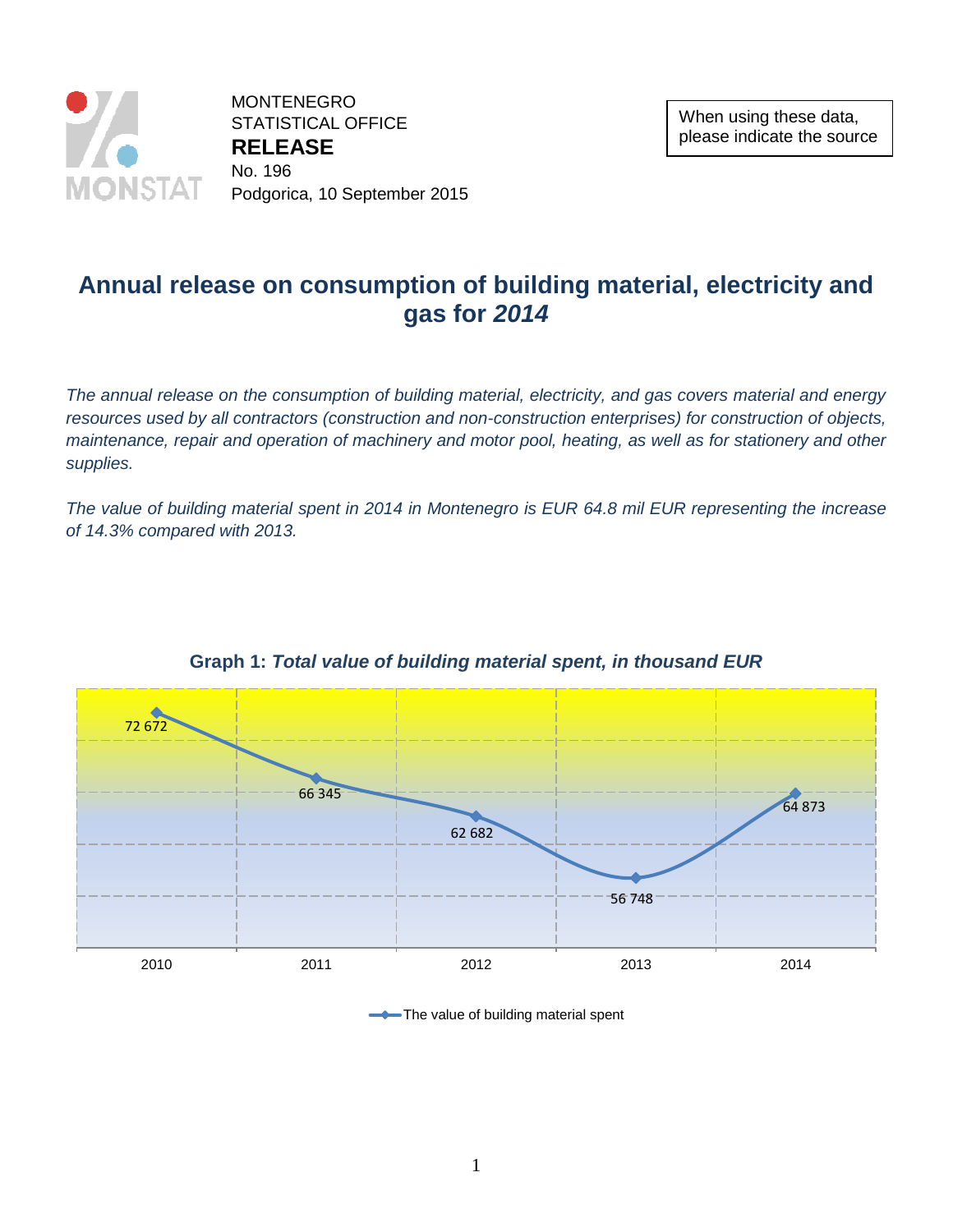|                                                                                                          |                            | 2013                                             | 2014                                                         |                                                  |                                                       |
|----------------------------------------------------------------------------------------------------------|----------------------------|--------------------------------------------------|--------------------------------------------------------------|--------------------------------------------------|-------------------------------------------------------|
| <b>Type of material</b>                                                                                  | Unit of<br>measure<br>ment | <b>Quantity of</b><br>building material<br>spent | <b>Value of building</b><br>material spent,<br>in thous. EUR | <b>Quantity of</b><br>building material<br>spent | Value of building<br>material spent,<br>in thous. EUR |
| <b>Building elements</b>                                                                                 |                            |                                                  |                                                              |                                                  |                                                       |
| Solid brick                                                                                              | Thous.pcs                  | 1416                                             | 423                                                          | 1 6 4 9                                          | 334                                                   |
| <b>Perforated brick</b>                                                                                  | Thous.pcs                  | 315                                              | 130                                                          | 625                                              | 220                                                   |
| Solid facade brick                                                                                       | Thous.pcs                  | 822                                              | 312                                                          | 847                                              | 282                                                   |
| Hollow clay blocks                                                                                       | Thous.pcs                  | 1010                                             | 461                                                          | 1 3 6 5                                          | 644                                                   |
| Facade blocks                                                                                            | Thous.pcs                  | 417                                              | 135                                                          | 704                                              | 424                                                   |
| Brick and blocks, based on cement, slag and                                                              | Thous.pcs                  | 626                                              | 380                                                          | 1 0 0 2                                          | 503                                                   |
| dross<br>Brick and blocks made from other materials<br>(kermesite, "siporex")                            | Thous.pcs                  | 21                                               | 36                                                           | 21                                               | 27                                                    |
| <b>Elements for ceilings and arches</b>                                                                  |                            |                                                  |                                                              |                                                  |                                                       |
| Floor bricks and inserting bricks                                                                        | Thous.pcs                  | 81                                               | 50                                                           | 58                                               | 41                                                    |
| Beams, half-assembly and assembly for arches<br>(clay elements)                                          | Thous.m                    | 10                                               | 17                                                           | 9                                                | 18                                                    |
| Blocks for ceilings and arches (on the basis of<br>cement)<br><b>Prefabricated elements and finished</b> | Thous.pcs                  |                                                  |                                                              | 3                                                | 3                                                     |
| constructions                                                                                            |                            |                                                  |                                                              |                                                  |                                                       |
| Light building boards for outside walls                                                                  | m <sup>2</sup>             | 1 100                                            | 4                                                            | 1436                                             | 11                                                    |
| Boards for walls facing                                                                                  | m <sup>2</sup>             | 4735                                             | 197                                                          | 1584                                             | 72                                                    |
| Light building boards for partition walls                                                                | m <sup>2</sup>             | 8955                                             | 129                                                          | 9544                                             | 107                                                   |
| Light building boards for ceilings                                                                       | m <sup>2</sup>             | 5640                                             | 70                                                           | 7970                                             | 89                                                    |
| Light building isolation boards                                                                          | m <sup>2</sup>             | 6 0 9 1                                          | 94                                                           | 6659                                             | 98                                                    |
| Plaster boards, all types                                                                                | m <sup>2</sup>             | 51 008                                           | 194                                                          | 60 319                                           | 228                                                   |
| Steel constructions for bridges<br>Other steel constructions, all types (roofs, pillars,                 | t                          |                                                  | ÷                                                            |                                                  |                                                       |
| frames, scaffoldings and similar)                                                                        | $\mathsf{t}$               | 347                                              | 419                                                          | 356                                              | 375                                                   |
| Building constructions and prefabricated<br>elements for civil engineering                               | t                          | 1546                                             | 684                                                          | 1583                                             | 659                                                   |
| High buildings prefabricated constructions<br>elements                                                   | t                          | 35                                               | $\mathbf{1}$                                                 | 76                                               | 11                                                    |
| Wooden construction (finished roof constructions                                                         | m <sup>3</sup>             | 151                                              | 17                                                           | 286                                              | 49                                                    |
| <b>Binder material</b>                                                                                   |                            |                                                  |                                                              |                                                  |                                                       |
| Quicklime                                                                                                | t                          | 277                                              | 71                                                           | 426                                              | 88                                                    |
| Lime, hydrated                                                                                           | t                          | 392                                              | 51                                                           | 507                                              | 111                                                   |
| Plaster, baked                                                                                           | t                          | 109                                              | 52                                                           | 209                                              | 58                                                    |
| Portland cement                                                                                          | t                          | 14 110                                           | 1 3 4 4                                                      | 18 5 60                                          | 1795                                                  |
| Cement, other types                                                                                      | t                          | 2 3 0 6                                          | 317                                                          | 2 1 8 7                                          | 335                                                   |
| Plastic building materials                                                                               | t                          | 1 0 4 3                                          | 307                                                          | 1 1 4 4                                          | 343                                                   |
| Cement mortars, all types                                                                                | m <sup>3</sup>             | 5948                                             | 638                                                          | 4718                                             | 552                                                   |
| Concrete, fresh                                                                                          | m <sup>3</sup>             | 162 931                                          | 10747                                                        | 166 192                                          | 12 115                                                |
| Asphalt                                                                                                  | t                          | 62 191                                           | 5 2 3 1                                                      | 75 690                                           | 6462                                                  |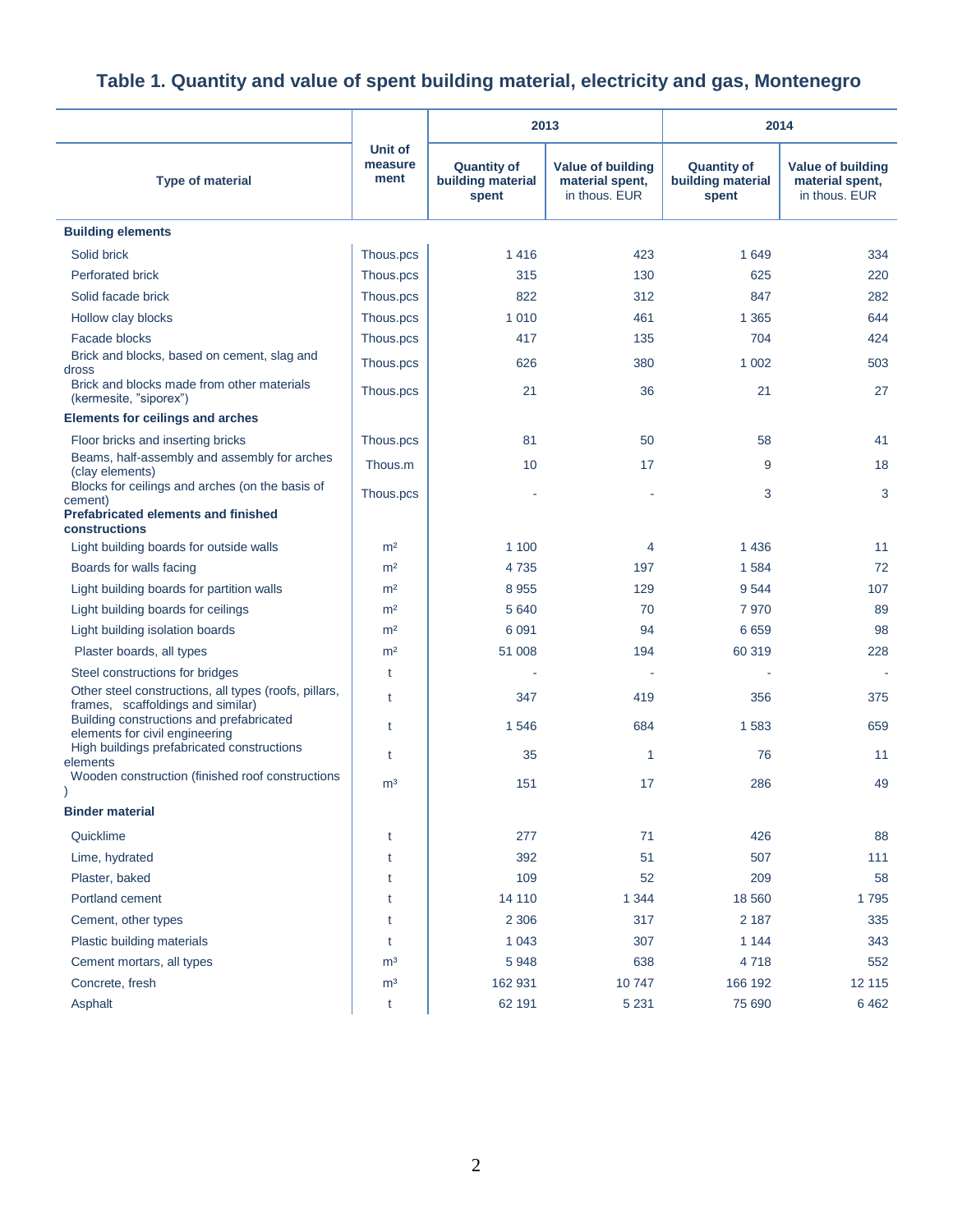/continue/

| <b>Type of material</b>                                                     |                      | 2013                                                |                                                                    | 2014                                                |                                                                    |  |
|-----------------------------------------------------------------------------|----------------------|-----------------------------------------------------|--------------------------------------------------------------------|-----------------------------------------------------|--------------------------------------------------------------------|--|
|                                                                             |                      | <b>Quantity of</b><br>building<br>material<br>spent | <b>Value of</b><br>building<br>material<br>spent,<br>in thous. EUR | <b>Quantity of</b><br>building<br>material<br>spent | <b>Value of</b><br>building<br>material<br>spent,<br>in thous. EUR |  |
| Aggregates and profiled material of stone                                   |                      |                                                     |                                                                    |                                                     |                                                                    |  |
| Profiled material of stone (curb stone, fence, stone<br>cube, etc.)         | m <sup>3</sup>       | 170                                                 | 46                                                                 | 217                                                 | 70                                                                 |  |
| Crashed technical stone and marble, all types                               | m <sup>3</sup>       | 1 600                                               | 91                                                                 | 899                                                 | 41                                                                 |  |
| Broken stone and small size stone                                           | m <sup>3</sup>       | 12 176                                              | 230                                                                | 15 989                                              | 289                                                                |  |
| Aggregates for concrete                                                     | m <sup>3</sup>       | 109 741                                             | 2 4 9 3                                                            | 194 671                                             | 3 0 3 4                                                            |  |
| Gravel                                                                      | m <sup>3</sup>       | 31 359                                              | 444                                                                | 38 324                                              | 532                                                                |  |
| Sand                                                                        | m <sup>3</sup>       | 37 679                                              | 511                                                                | 43 253                                              | 660                                                                |  |
| Terrazzo- granulates                                                        | t                    | 200                                                 | 4                                                                  | 250                                                 | 11                                                                 |  |
| <b>Reinforcing and attaching material</b>                                   |                      |                                                     |                                                                    |                                                     |                                                                    |  |
| Concrete steel                                                              | t                    | 4915                                                | 1 1 8 2                                                            | 5917                                                | 1 9 9 2                                                            |  |
| Wire, black and galvanized                                                  | kg                   | 27 716                                              | 56                                                                 | 26 722                                              | 57                                                                 |  |
| Other iron sections, heavy, medium and light                                | t                    | 894                                                 | 870                                                                | 648                                                 | 460                                                                |  |
| Various elements for reinforced concrete (reinforcing<br>nets, wall canvas) |                      | 7640                                                | 3698                                                               | 9 1 5 9                                             | 5 0 0 5                                                            |  |
| <b>Nails</b>                                                                | kg                   | 70 459                                              | 101                                                                | 87 058                                              | 138                                                                |  |
| <b>Timber</b>                                                               |                      |                                                     |                                                                    |                                                     |                                                                    |  |
| Timber, conifer (sawn, hewn)                                                | m <sup>3</sup>       | 6 1 2 5                                             | 816                                                                | 8 1 5 9                                             | 1 1 1 9                                                            |  |
| Timber, conifer (round)                                                     | m <sup>3</sup>       | 92                                                  | 15                                                                 | 50                                                  | 10 <sup>1</sup>                                                    |  |
| Timber, deciduous (sawn and hewn)                                           | m <sup>3</sup>       | 104                                                 | 15                                                                 | 284                                                 | 24                                                                 |  |
| Timber, deciduous (round)                                                   | m <sup>3</sup>       |                                                     |                                                                    | ä,                                                  |                                                                    |  |
| Boards for panelling                                                        | m <sup>3</sup>       | 2724                                                | 826                                                                | 3 1 4 7                                             | 669                                                                |  |
| Mining wood                                                                 | m <sup>3</sup>       | 180                                                 | 11                                                                 | 227                                                 | 38                                                                 |  |
| Sleepers all types                                                          | piece                |                                                     |                                                                    |                                                     |                                                                    |  |
| <b>Isolation material and coatings</b>                                      |                      |                                                     |                                                                    |                                                     |                                                                    |  |
| Roofing boards, all types                                                   | roll                 | 3 1 6 8                                             | 87                                                                 | 3 6 6 8                                             | 163                                                                |  |
| Bitumen, bitulit, bituminous jute, strips, matters,<br>emulsions            | t                    | 2937                                                | 1461                                                               | 3 0 9 0                                             | 1 5 5 2                                                            |  |
| Expanded polystyrene                                                        | kg                   | 70 372                                              | 204                                                                | 49 704                                              | 153                                                                |  |
| Other isolation materials (glass wool, mineral wool. etc.)                  | t                    | 765                                                 | 434                                                                | 447                                                 | 181                                                                |  |
| Paints (all types), varnishes, enamels, dissolvent etc.                     | kg                   | 76 867                                              | 175                                                                | 93 725                                              | 206                                                                |  |
| <b>Roofing material</b>                                                     |                      |                                                     |                                                                    |                                                     |                                                                    |  |
| Corrugated and plane sheets of "salonite" and asbestos                      | m <sup>3</sup>       | 895                                                 | 18                                                                 | 881                                                 | 22                                                                 |  |
| Plane, corrugated and interlocking title                                    | <b>Thous</b><br>.pcs | 198                                                 | 116                                                                | 243                                                 | 140                                                                |  |
| Other roofing material (concrete tiles, plastic boards)                     | m <sup>2</sup>       | 4 1 2 4                                             | 73                                                                 | 4 3 6 4                                             | 73                                                                 |  |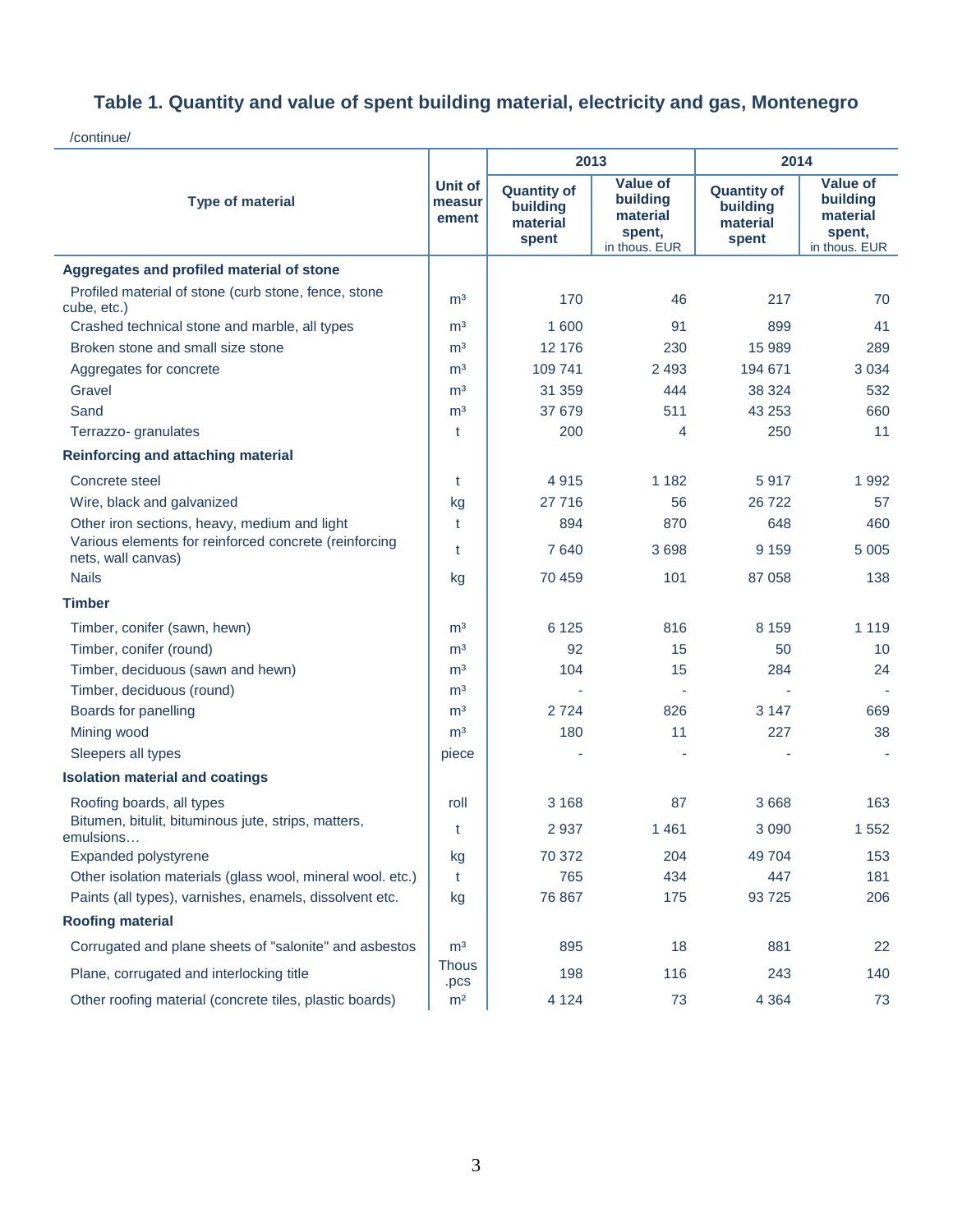/continue/

|                                                                                               |                        | 2013                                                |                                                                    | 2014                                                |                                                             |
|-----------------------------------------------------------------------------------------------|------------------------|-----------------------------------------------------|--------------------------------------------------------------------|-----------------------------------------------------|-------------------------------------------------------------|
| <b>Type of material</b>                                                                       | Unit of<br>measurement | <b>Quantity of</b><br>building<br>material<br>spent | <b>Value of</b><br>building<br>material<br>spent,<br>in thous. EUR | <b>Quantity of</b><br>building<br>material<br>spent | Value of<br>building<br>material<br>spent,<br>in thous. EUR |
| <b>Material for floor wall covering</b>                                                       |                        |                                                     |                                                                    |                                                     |                                                             |
| Vinyl and asbestos boards and other artificial flooring masses                                | t                      | 52                                                  | 3                                                                  | 76                                                  | 11                                                          |
| Ceramic titles (wall, floor and facade)                                                       | m <sup>2</sup>         | 87 397                                              | 806                                                                | 81 075                                              | 674                                                         |
| Ceramic and marble facing boards                                                              | m <sup>2</sup>         | 6 2 1 3                                             | 221                                                                | 6977                                                | 187                                                         |
| Tiles of grinded stone and marble                                                             | m <sup>2</sup>         | 3 600                                               | 46                                                                 | 1 3 4 5                                             | 33                                                          |
| Terrazzo boards                                                                               | m <sup>2</sup>         | 570                                                 | $\overline{7}$                                                     | 685                                                 | 11                                                          |
| Plywood, panel, fibreboard and other wood based boards                                        | m <sup>2</sup>         | 2651                                                | 29                                                                 | 1 2 8 4                                             | 10                                                          |
| Parquet (breech, oak and other)                                                               | m <sup>2</sup>         | 18 5 83                                             | 477                                                                | 27 667                                              | 517                                                         |
| Laminated parquet                                                                             | m <sup>2</sup>         | 6650                                                | 122                                                                | 6 2 5 6                                             | 81                                                          |
| Ceiling and wall panelling                                                                    | m <sup>2</sup>         | 1 9 3 0                                             | 48                                                                 | 2 5 21                                              | 44                                                          |
| Plastic boards for walls                                                                      | m <sup>2</sup>         | 100                                                 | 2                                                                  | 479                                                 | 11                                                          |
| Wallpapers, all types                                                                         | m <sup>2</sup>         | 800                                                 | 6                                                                  | 772                                                 | 33                                                          |
| Material for plumping, sewerage system, heating, ventilation, for<br>sanitary facilities      |                        |                                                     |                                                                    |                                                     |                                                             |
| Pipes, seamless                                                                               | kg                     | 5 1 4 8                                             | 22                                                                 | 5 1 4 2                                             | 38                                                          |
| Pipes, seamed                                                                                 | kg                     | 52 582                                              | 71                                                                 | 49 307                                              | 41                                                          |
| Cast iron pipes and fittings                                                                  | kg                     | 25 20 2                                             | 119                                                                | 54 168                                              | 347                                                         |
| Pipes, plastic, all types                                                                     | kg                     | 110 234                                             | 391                                                                | 120 885                                             | 366                                                         |
| Pipe fittings and flanges                                                                     | kg                     | 20 230                                              | 86                                                                 | 15 639                                              | 82                                                          |
| Pipes, lead                                                                                   | t                      |                                                     | $\sim$                                                             |                                                     |                                                             |
| Ceramics, sewage tubes                                                                        | t                      | 15                                                  | 17                                                                 | 54                                                  | 65                                                          |
| Pipes, of asbestos-cement                                                                     | t                      |                                                     | $\sim$                                                             |                                                     |                                                             |
| Pipes, concrete, all types                                                                    | t                      | 15 4 76                                             | 310                                                                | 1 4 3 1                                             | 348                                                         |
| Ceramics, sanitary                                                                            | piece                  | 14 097                                              | 391                                                                | 11722                                               | 340                                                         |
| Sanitary equipment, of plate and cast iron                                                    | piece                  | 500                                                 | 4                                                                  | 696                                                 | 11                                                          |
| Plastics sanitary equipment                                                                   | piece                  | 4828                                                | 5                                                                  | 800                                                 | 2                                                           |
| Other ceramic for construction (titles for stoves and fireplaces,<br>technical ceramic, etc.) | piece                  | 336                                                 | 28                                                                 | 337                                                 | 33                                                          |
| Heating furnaces                                                                              | piece                  | 13                                                  | 15                                                                 | 10                                                  | 3                                                           |
| Radiators, all types                                                                          | m <sup>2</sup>         | 3 0 6 8                                             | 135                                                                | 2 8 0 3                                             | 139                                                         |
| <b>Material for power supply installations</b>                                                |                        |                                                     |                                                                    |                                                     |                                                             |
| Ropes and wires, copper                                                                       | kg                     | 24 795                                              | 174                                                                | 22 703                                              | 162                                                         |
| Wire, of aluminium and aluminium alloys                                                       | kg                     | 7930                                                | 58                                                                 | 6 3 9 4                                             | 50                                                          |
| Ropes, of aluminium and Ferro - aluminium                                                     | kg                     | 500                                                 | 2                                                                  | 609                                                 | 11                                                          |
| Conductors, insulated (poly - vinyl chloride, rubber etc.)                                    | m                      | 11 271                                              | 14                                                                 | 20 969                                              | 27                                                          |
| Cables, all types                                                                             | m                      | 724 756                                             | 857                                                                | 879 544                                             | 1 1 4 5                                                     |
| Installation material (switches, plugs, boxes, lamp holders)                                  | Eur, thous.            |                                                     | 371                                                                |                                                     | 328                                                         |
| Electric insulators, all types                                                                | t                      | 21                                                  | 27                                                                 | 339                                                 | 376                                                         |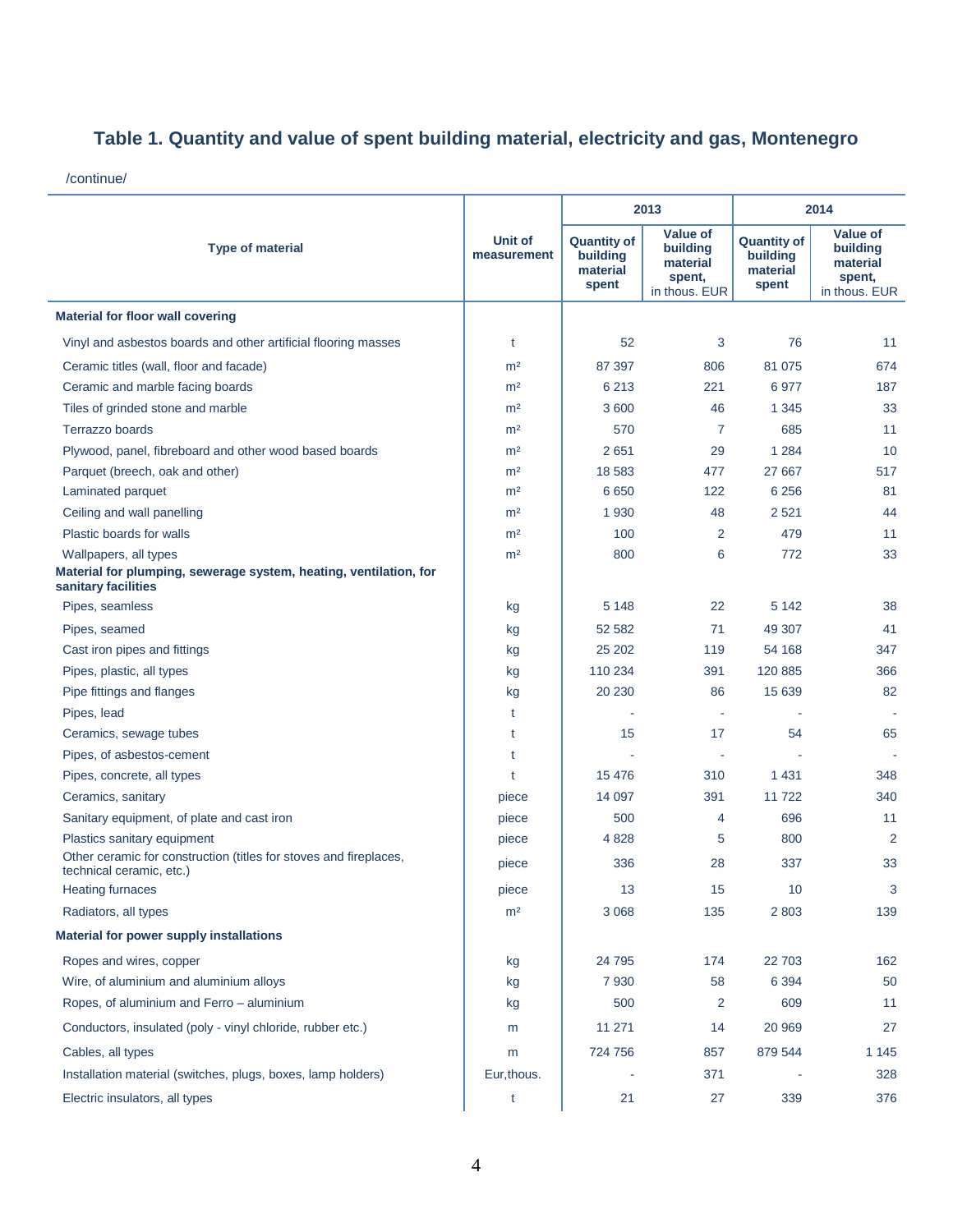/continue/

|                                                                                                                   | Unit of<br>measurem<br>ent |                                                     | 2013                                                        | 2014                                                   |                                                                    |
|-------------------------------------------------------------------------------------------------------------------|----------------------------|-----------------------------------------------------|-------------------------------------------------------------|--------------------------------------------------------|--------------------------------------------------------------------|
| <b>Type of material</b>                                                                                           |                            | <b>Quantity of</b><br>building<br>material<br>spent | Value of<br>building<br>material<br>spent,<br>in thous. EUR | Quantity<br><b>of</b><br>building<br>material<br>spent | <b>Value of</b><br>building<br>material<br>spent,<br>in thous. EUR |
| Other material and elements for incorporating                                                                     |                            |                                                     |                                                             |                                                        |                                                                    |
| Rails and accessories                                                                                             | t                          |                                                     |                                                             |                                                        |                                                                    |
| Plates and sheets, black                                                                                          | kg                         | 36 960                                              | 39                                                          | 28 335                                                 | 25                                                                 |
| Zinc galvanized plates and sheets                                                                                 | kg                         | 28 602                                              | 129                                                         | 37 298                                                 | 157                                                                |
| Aluminium plates and sheets                                                                                       | kg                         | 4 0 7 0                                             | 11                                                          | 5 0 8 4                                                | 13                                                                 |
| Glass, heat insulation                                                                                            | m <sup>2</sup>             | 2 3 0 4                                             | 42                                                          | 3718                                                   | 64                                                                 |
| Glass sheets, other types                                                                                         | m <sup>2</sup>             | 4877                                                | 63                                                          | 3848                                                   | 29                                                                 |
| Non-ferrous metals joinery (windows, doors, blinds)                                                               | t                          | 7                                                   | $\overline{7}$                                              | 3                                                      | 8                                                                  |
| Building metal elements (iron sheet pipes and chimneys, steel<br>windows, doors, Venetian blinds)                 | $\ddagger$                 | 19                                                  | 15                                                          | 46                                                     | 37                                                                 |
| Doors and windows, wooden, all types                                                                              | piece                      | 6 2 4 1                                             | 929                                                         | 5 1 5 9                                                | 917                                                                |
| Material for fitting in (built-in furniture, window blinds)                                                       | EUR thous.                 |                                                     | 85                                                          |                                                        | 98                                                                 |
| Other material not mentioned elsewhere (for repairs, machinery and<br>vehicles maintenance, stationery and other) | EUR thous.                 |                                                     | 220                                                         |                                                        | 283                                                                |
| <b>Consumed power material</b>                                                                                    |                            |                                                     |                                                             |                                                        |                                                                    |
| <b>Bitumen</b>                                                                                                    | t                          |                                                     |                                                             | 2012                                                   | 1 0 2 4                                                            |
| Motor petrol for transport                                                                                        | t                          | 2 183                                               | 1 1 3 2                                                     | 111                                                    | 127                                                                |
| Motor petrol for drive                                                                                            | t                          | 75                                                  | 105                                                         | 13                                                     | 11                                                                 |
| Diesel petrol for transport                                                                                       | t                          | 4                                                   | 3                                                           | 7 3 8 0                                                | 7828                                                               |
| Diesel petrol for drive                                                                                           | t                          | 6 1 6 4                                             | 6430                                                        | 3852                                                   | 3 9 0 2                                                            |
| Gas/Diesel oil and fuel oil                                                                                       | t                          | 4 3 2 1                                             | 4 4 3 0                                                     | 551                                                    | 566                                                                |
| Crude oil                                                                                                         | t                          | 446                                                 | 470                                                         |                                                        |                                                                    |
| Coal, all types                                                                                                   | t                          |                                                     |                                                             | 22                                                     | 11                                                                 |
| Other petroleum products                                                                                          | t                          | 5                                                   | 1                                                           | 11                                                     | 22                                                                 |
| Other fuels                                                                                                       |                            | 1                                                   | 3                                                           | 5 3 4 0                                                | 9                                                                  |
| Electricity                                                                                                       | <b>KWh</b>                 | 5 0 0 0                                             | 15                                                          | 16 404                                                 | 1 5 2 3                                                            |